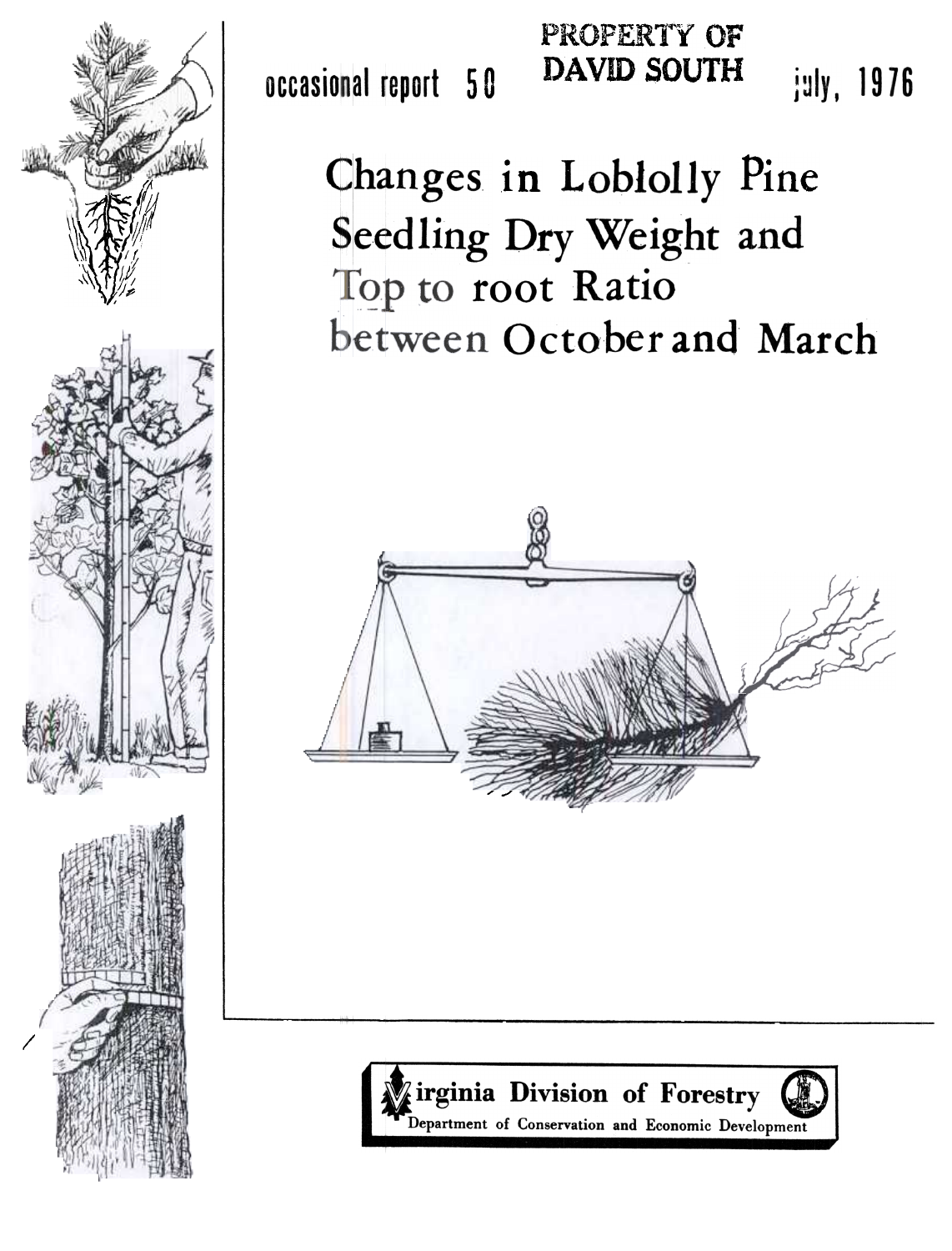# *Changes in Loblolly Pine Seedling Dry Weight and Top to Root Ratio Between October and March*

*J. W. Garner and T.* **A.** *Dierauf* 

#### *ABSTRACT*

Loblolly pine seedlings were lifted from nursery beds at monthly intervals from October 1, 1973 to March 1, 1974. They were allowed to thoroughly air dry before weighing.

Average root weight almost tripled between October 1 and March 1. Average top weight increased by about one-half during October, and leveled **off** after November 1, **As** a result, top to root ratios steadily decreased (improved) from 5.5 to 2.8 between October 1 and March 1.

## *Procedure*

 $\mathcal C$ 

*Seedlings were lifted from 11 different locations in the nursery on the first day of each month from October 1, 1973 to March I, 1974. On each date, a 6-inch wide sample across the bed was lifted at each of the 11 locations. Undersize seedlings (less than* **2\*/32** *inch root collar diameter) were removed from each sample. Each sample was washed, tied in a bundle, and hung from the ceiling in a storage building to air dry. The number of seedlings in the various samples ranged from* **38** *to 97.* 

*In the fall of 1974, after the seedlings were completely air dry, the seedlings were weighed. The total weight of the seedlings in each sample was obtained. Then each seedling was cut at the root collar and only the roots*  were weighed. The weight of the tops was obtained by subtraction. The average *seedling root weight and top weight were calculated for each sample, and these average weights were used to calculate the top to root ratio for each sample.*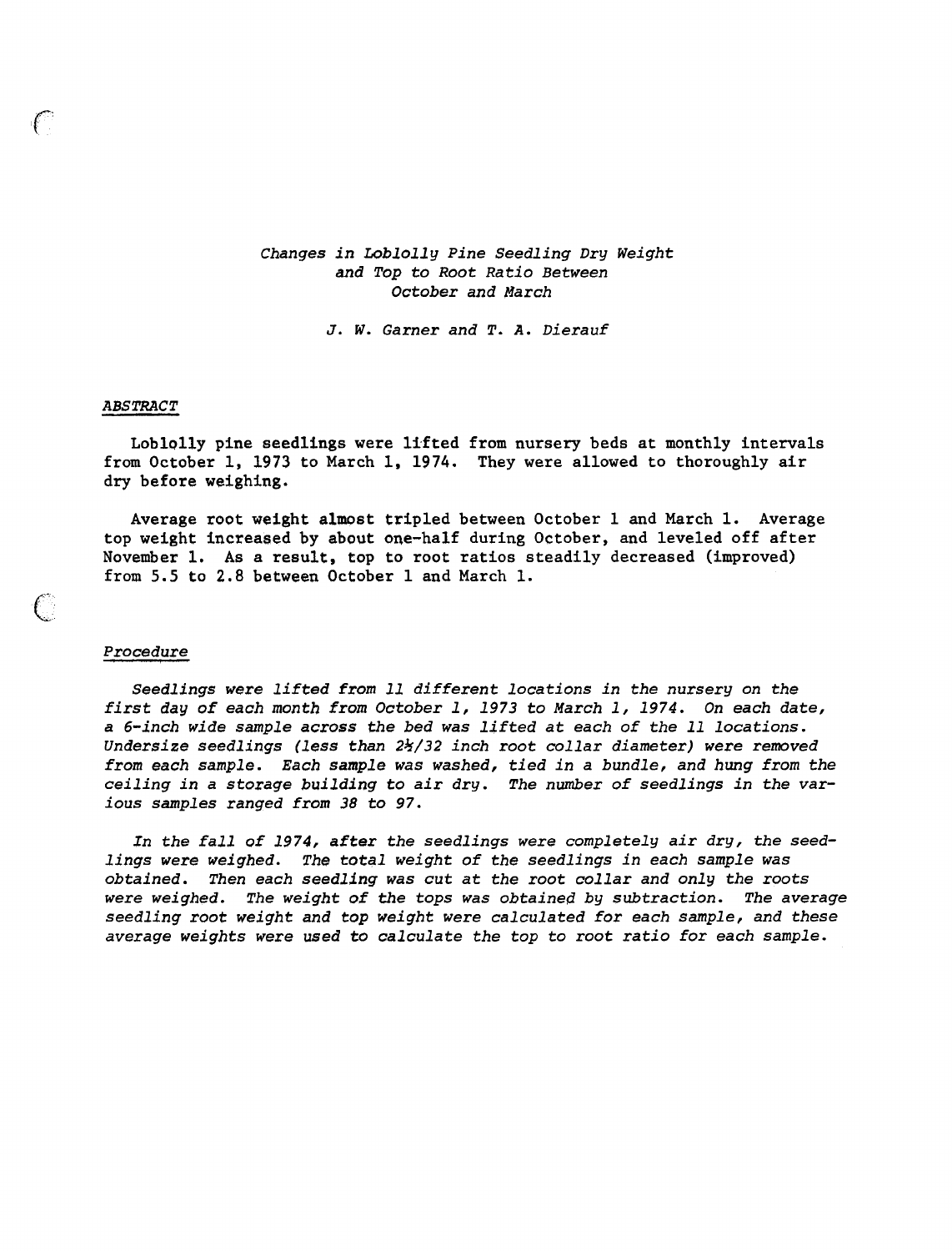### *Results*

*Results are shown in Table I and Figure I.*  $\frac{1}{2}$  Mean root weight steadily *increased from .28 grams on October 1 to .81 grams on March 1, almost a threefold increase. Mean top weight increased about one-half during October, from 1.53 grams to 2.37 grams, then more or less leveled off for the rest of the season. Ratios of mean top weight to mean root weight steadily decreased, from 5.5 on October 1 to 2.8 on March 1.* 

*Table I. Mean Top and Root Weights in Grams, and Mean Top/Root Ratios* 

| Lifting<br>Date | Mean Weight in Grams<br><b>TOPS</b> | Roots | Mean Ratios,<br><i>Tops/Roots</i> |
|-----------------|-------------------------------------|-------|-----------------------------------|
| October 1       | 1.53c                               | .28 e | 5.49 $d$                          |
| November 1      | 2.37ab                              | .47 d | 5.06c                             |
| December 1      | 2.23h                               | .55c  | 4.05 b                            |
| January l       | 2.53a                               | .66 b | 3.84 b                            |
| February 1      | 2.13h                               | .71 b | 3.02 a                            |
| March l         | 2.22 b                              | .81 a | 2.76a                             |

#### *Discussion*

*Root systems continued to increase in weight throughout the fall and winter. Volumes were not measured, so it is not known how much of the weight gain was due to an increase in the size of root systems (either new roots or growth in length and diameter of roots present on October 1) and how much to an increase in density. When the seedlings were weighed, however, the root systems did not appear to be larger on March* **1** *lifted than October 1 lifted seedlings. Xhis would suggest that most of the weight increase was due to an increase in root density, resulting from storage of carbohydrates in the roots.* 

*Analyses of variance were performed on mean top weights, mean root weights, and the ratios of mean top weight to mean root weight for the 66 lots of seedlings (6 lifting dates* **x** *11 sample locations). Duncan's New Multiple Range Test was used to test differences between lifting dates. In Table I, means not followed by the same letter are significantly different at the .O1 level of significance.*